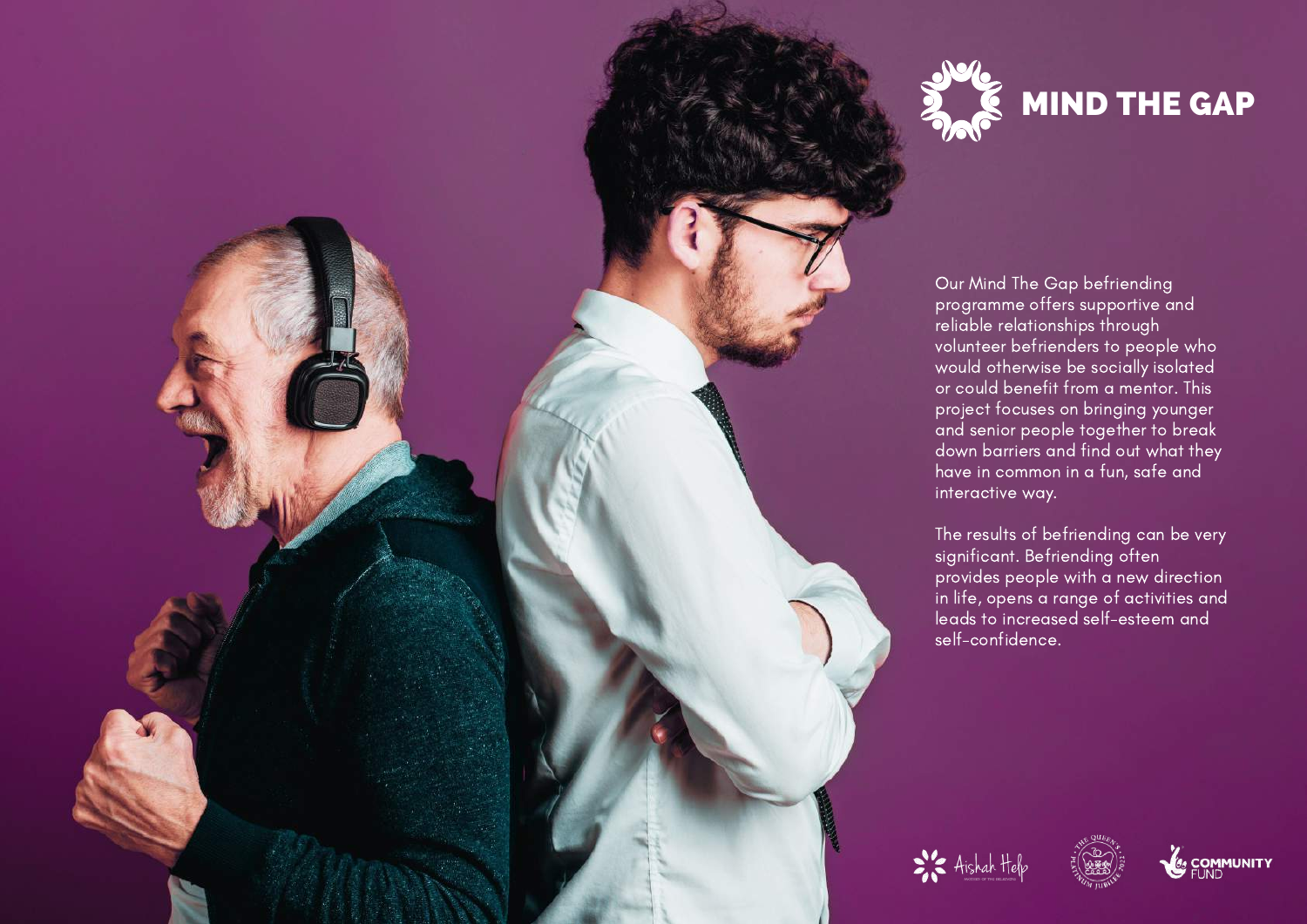## A C T I V I T Y I D E A S MIND THE GAP





A NEW RESTAURANT OR RECIPE SIGHTSEEING OR BOAT RIDE HEALTH & FITNESS



THE FARMERS' MARKET OR MUSEUM CINEMA OR THEATRE BEAUTY TREATMENTS OR YOGA



#### AQUARIUMS OR ZOO PARKS OR NATURE WALKS AND A COURSE OR NEW SKILL

aishahhelp.com